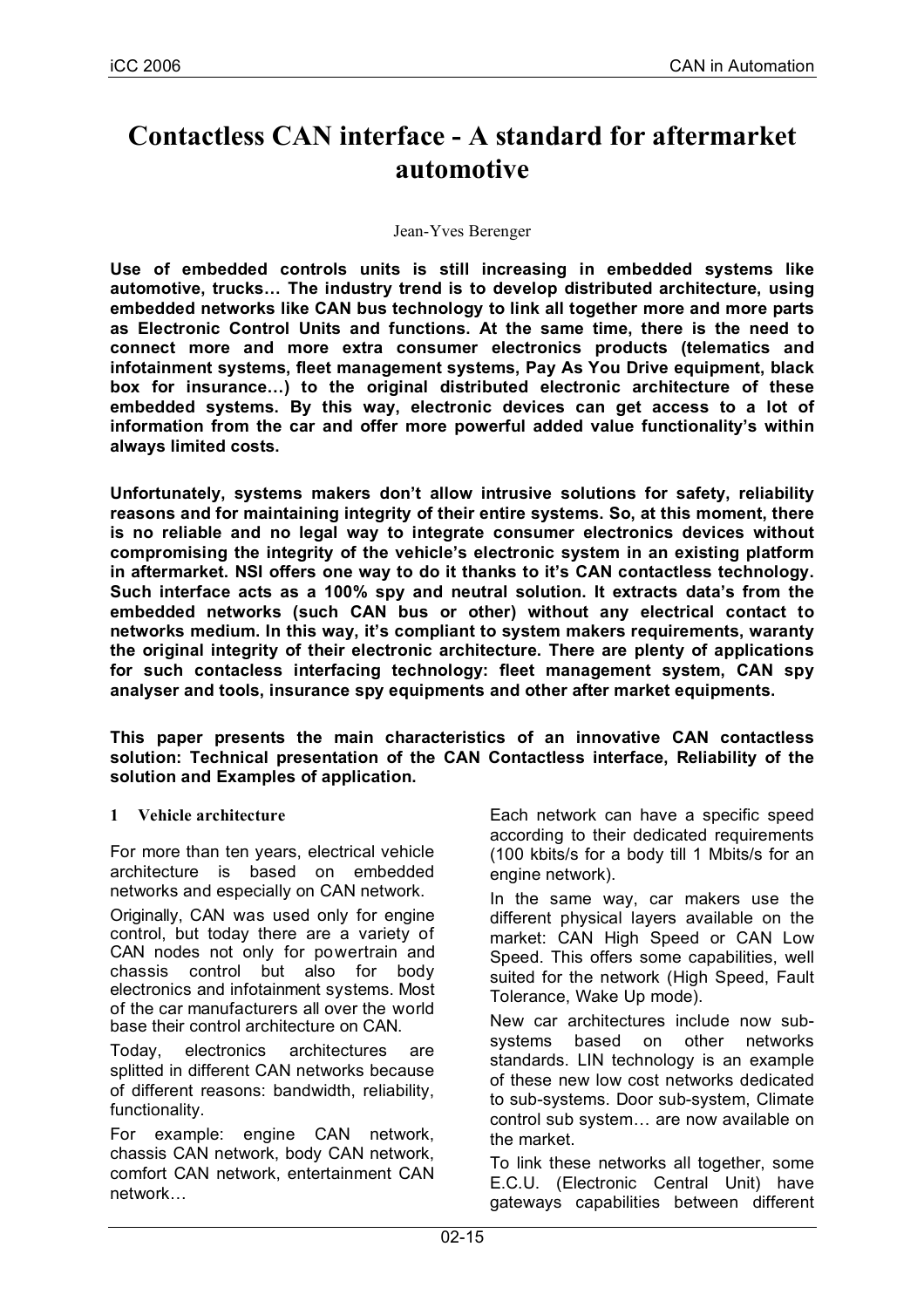networks or master capabilities between network and sub-network.

Generally, all these E.C.U. are connected to the diagnostic interface through a dedicated network, through the main CAN network, through gateways… There are different topologies existing on the market. Below, there is an example of a sample car architecture available now days.



**2 Need to recover CAN datas**

With these distributed architectures, most of the vehicle information: parameters, real time data, input values, output states, configuration data, system diagnostic status… are shared on these CAN networks.

All these information could be very useful to be catched on the fly from the heart of the system according to the state of the car.

# **2.1 Engineering phases**

During these phases, system engineers are interested in analysing or recording all the data in real time to validate distributed algorithm, sub-system behaviour…

# **2.2 Running tests**

For running tests, validation engineers want to record data's coming from all the networks with a global time synchronisation between the networks.

These data's are used for unit or global validation of the vehicle (inputs / outputs survey, networks behaviour, distributed algorithms, gateway performances, wakeup phases…).

## **2.3 Assembly line tests**

Some car makers are interested in having a network recorder acting in spy mode during the whole assembly process of the car. In case of electrical or electronic problem in end of line, it will be easy to analyse and compare the recorded data.

# **2.4 After-sale**

Intermittent and transient faults are the most difficult problems to resolve in car industry and especially when the vehicle is already delivered to the customer. Aftersale technical team would like to survey some parameters of the faulty functions without changing anything in the car equipment.

# **2.5 Aftermarket**

As described in the abstract, there is the need to connect consumer electronics products (telematics and infotainment systems, fleet management systems, Pay As You Drive equipment, black box for insurance…) to the distributed electronic architecture of these embedded systems. By this way, electronic devices could take a lot of information from the car and offer more powerful added value functionality's within always limited costs.

# **3 How to recover CAN data**

# **3.1 Integrated connectors or gateways**

A first approach might be to integrate connectors dedicated to each network in the cable harness. By this way, it could be easy to connect a CAN data-logger, analyser… with the suspicious network but this solution is incompatible with automotive cost requirements.

More over, there are always risks in getting open connectors in the car. Probabilities of faults (short circuit between CAN pins) are more important and are not conceivable.

# **3.2 Connector insertion**

Another way to recover CAN data's is to insert a CAN derivation in the cable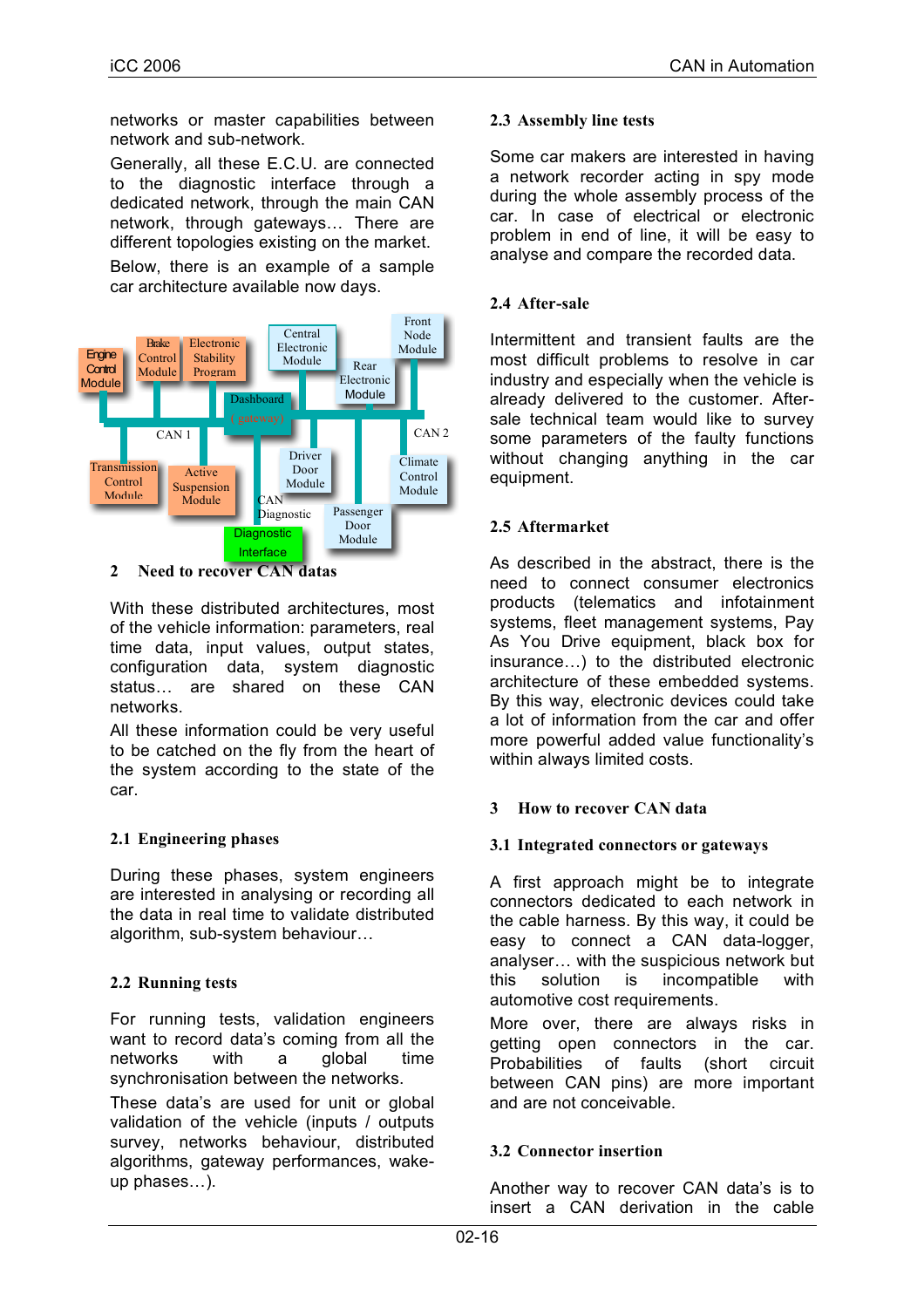harness of the car. By this way, it's possible to recover data's from the network. This solution isn't compatible with the car makers constraints :

Car makers don't want aftermarket products or tools to be connected directly on the network. They want to maintain integrity of their networks for reliability and legacy reasons.

In the same way, inserting a derivation in the network changes the topology of the network. The behaviour of the global network could be modified and there are risks in multiples connections and disconnection's of additional connectors. So, this method, even if it's used today, isn't the most suitable according to development, validation, aftersale engineers.

## **3.3 Networks available on the diagnostic plug**

Generally, there is only one CAN network available on the J1962 diagnostic plug (often engine CAN network) which doesn't allow to get all required information.

## **3.4 Resume**

Different solutions exist to recover CAN data on the car but they don't suite neither for engineering use, neither for aftermarket applications:

There is no direct access to the system original information.

## **4 Contactless CAN interface**

Contact-less solution is the ideal solution: having a CAN plug, electrically isolated from the car CAN network medium, easy to install in a car, able of spying CAN frame and signal (or other network standard like LIN...) without specific adaptation to the speed or to the physical layer of the network.

Such a solution will be compatible with the car maker requirements, easy to use for engineering applications and without extra cost for aftermarket applications.

Because this solution is the same for all CAN architectures, it avoids long and costly adaptation process and

requalification of entire system for new adaptations.

## **5 Technical solution**

## The solution is based on using **crosstalk induced noise**.

Crosstalk is the coupling of energy from one line to another through:

- Mutual capacitance (electrical field)
- Mutual inductance (magnetic field)

Then, the generated signal is processed in order to create an image of the CAN signal available on the source line.

## **5.1 Crosstalk induced noise**



# **5.2 Mechanism of coupling**

The circuit element that represents this transfer of energy are the familiar equations:

For mutual inductance: 
$$
V_{Lm} = L_m \frac{dI}{dt}
$$

The mutual inductance will induce current on the "victim" line opposite of the driving current (Lenz's law).

For mutual capacitance: 
$$
I_{C_m} = C_m \frac{dV}{dt}
$$

The mutual capacitance will pass current through the mutual capacitance that flows in both direction on the "victim" line.

For maximum frequency 1 Mbits/s (500 kHz frequency), the corresponding wave length is around 600 meters

In relation to the maximum cable length used in car CAN networks (less than 100 meters), calculations for mutual inductance and mutual capacitance can be dissociated.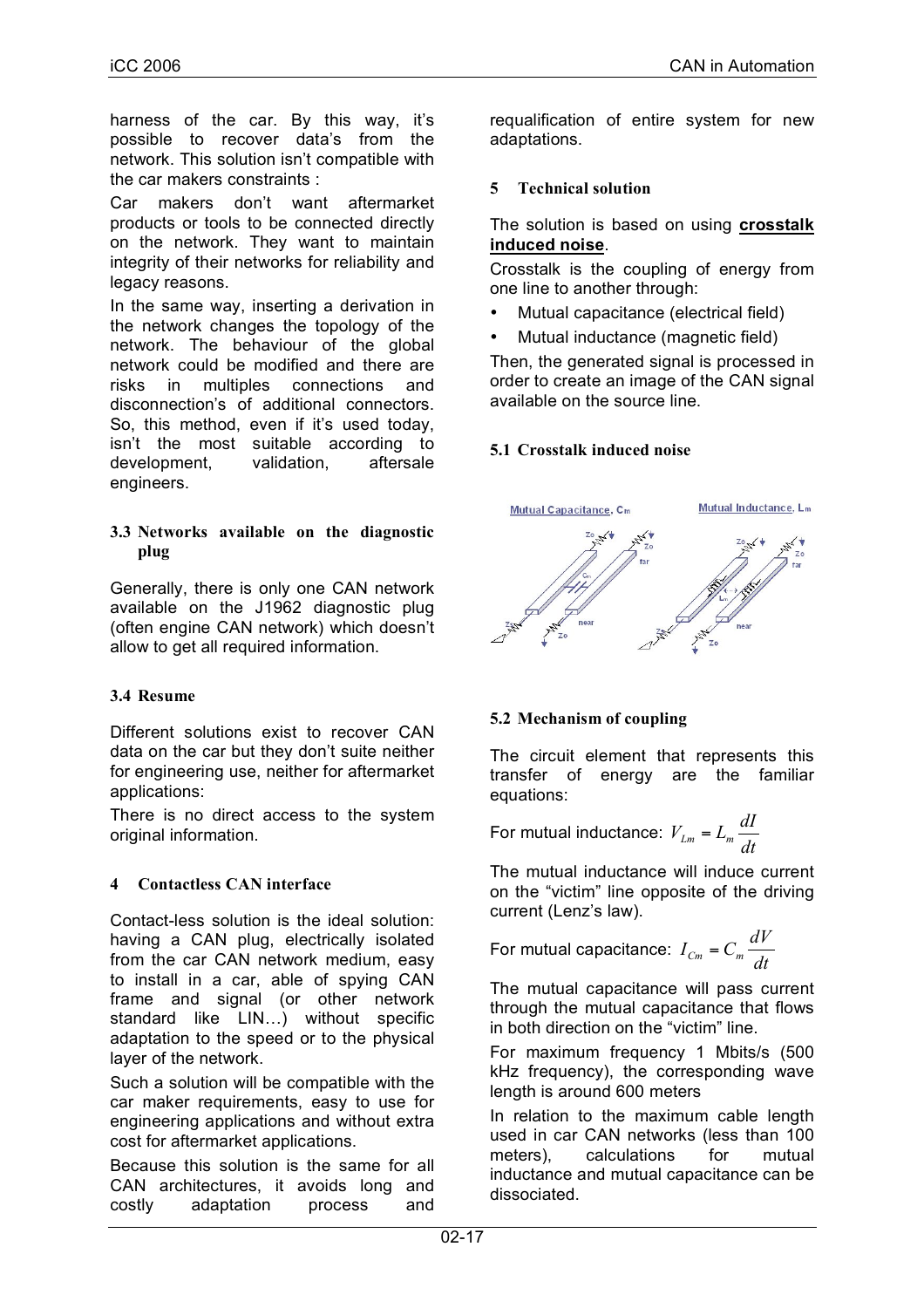## **5.3 Inductive crosstalk**



**"Conducteur 1" represents the main network** 



Equivalent schematic

Generated voltage is:  $e_2 = -j\omega M_{12}i_1$ 

The limit to this solution is the probe position in regards to the different ECU.

Because the signal level depends on the current sense, the probe will have some limitation during arbitration phase or acknowledgement phase depending on its position in regards to the E.C.U.



In the figure above, when the active suspension ECU node sends a frame (i1), if the acknowledgement is sent by the ESP ECU node (i2), the output of the inductive probe will generate a CAN error frame on the  $2^{nd}$  CAN bus.

## **5.4 Capacitive crosstalk**



Equivalent schematic

The value of the measured signal is :

$$
V_2 = E_1 \frac{C_{12}}{C_2 + C_{12}} = E_1 K
$$

In order to have good performance on the capacitive probe output signal, we have to limit C2.

## **5.5 Resume**

According to the theory explained above, to the limitations of the inductive probe and to the experimental tests done around these two principles, NSI has chosen to develop and to patent a capacitive smart probe.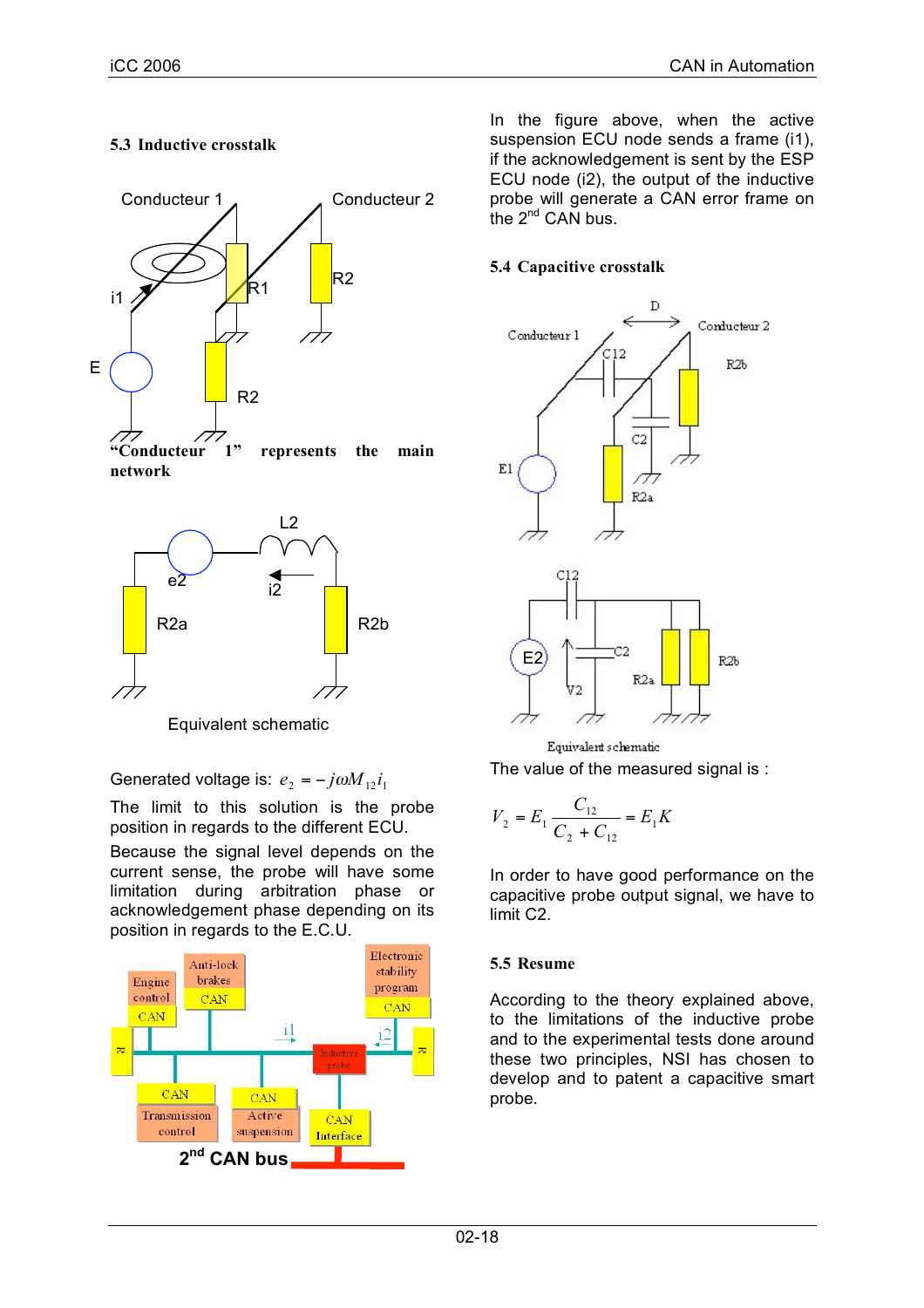

## **6 Practical tests**

## **6.1 Probe definition**

Signals waveforms may completely differ, depending on the probe technology, the chosen component values for the electronic filter and amplifier, and so the signal processing (in order to rebuild CAN source signal) may become more or less complex and efficient.

Below are the "screen copy" coming from 2 different electronic probes. Signals are very different and the choice will influence the performance of the signal processing done to rebuild the CAN network in the smart probe solution.





#### **6.2 Position of the probe**

The probe can be installed all around the CAN network. This kind of probe is independant of the network topology because this is an capacitive probe compared to a inductive probe.

In this way, it's easy to install in the car without knowing the exact Network topology.

## **6.3 Differential probes for CAN network**

As for the CAN protocol, efficiency is improved by using signals coming from two different probes in a differential mode.

In this way, a differential signal is rebuilt by subtracting signals from these two probes (one for CAN High and one CAN low) during the signal processing

#### **6.4 CAN signals influence**

Additional filters have to be inserted in the "signal processing" to be able to treat the different CAN type. for event like arbitration with ground shift between the 2 E.C.U.

All the know how in such an efficient smart contactless probe consists in the adequate filtering, amplifying and adaptation of the probe to the medium but over all a set of extra "smart triggering strategies" for CAN specifics events detections and processing such as acknowledgment sequence or arbitration effects…



## **6.5 Efficiency**

Depend of the probe technology, the efficiency of the probe could reach more than 99%.